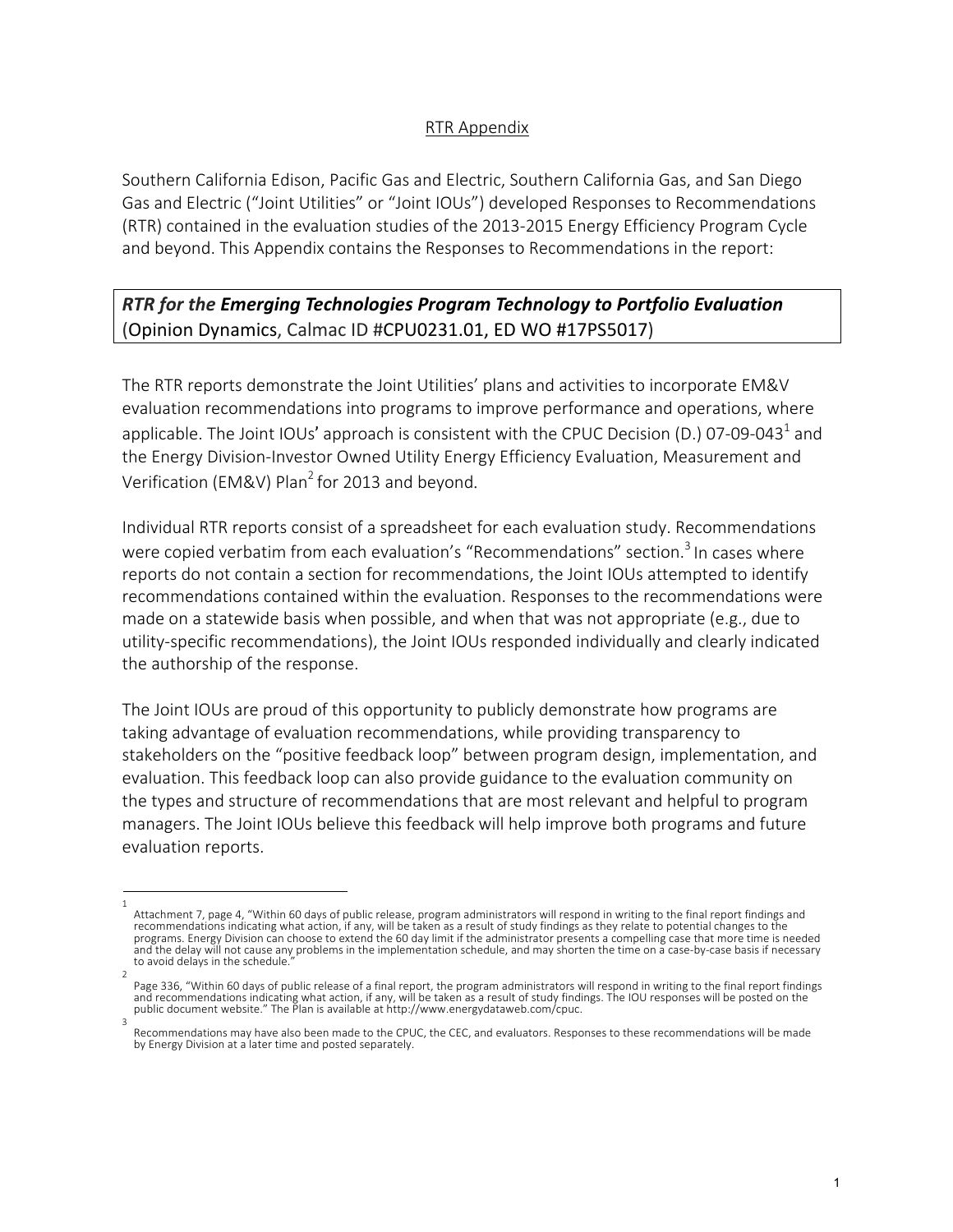## **Response to Recommendations (RTR) in Impact, Process, and Market Assessment Studies**

**Study Title:** Emerging Technologies Program Technology to Portfolio Evaluation

**Program:** ETP

Author: Opinion Dynamics

**Calmac ID:** CPU0231.01<br>**ED WO:** 17PS5017

**ED WO:** 17PS5017

Link to Report: http://calmac.org/publications/CPUC\_ETP-2\_Technology\_to\_Portfolio\_Report.pdf

|      |                |                                            |                                           |                        |                      | <b>PG&amp;E</b> (if applicable)        | <b>SCE</b> (if applicable) |                                                                    | <b>SCG</b> (if applicable) |                                                                 | <b>SDG&amp;E (if applicable)</b> |                                        |
|------|----------------|--------------------------------------------|-------------------------------------------|------------------------|----------------------|----------------------------------------|----------------------------|--------------------------------------------------------------------|----------------------------|-----------------------------------------------------------------|----------------------------------|----------------------------------------|
| Item | Page           | <b>Findings</b>                            | <b>Best Practice /</b>                    | Recommenda-            | Disposi-             | <b>Disposition Notes</b>               | Disposi-                   | <b>Disposition Notes</b>                                           | Disposi-                   | <b>Disposition Notes</b>                                        | Disposi-                         | <b>Disposition Notes</b>               |
|      |                |                                            | <b>Recommendations</b>                    | tion                   | tion                 |                                        | tion                       |                                                                    | tion                       |                                                                 | tion                             |                                        |
|      |                |                                            | (Verbatim from                            | Recipient              |                      |                                        |                            |                                                                    |                            |                                                                 |                                  |                                        |
|      |                |                                            | <b>Final Report)</b>                      |                        |                      |                                        |                            |                                                                    |                            |                                                                 |                                  |                                        |
|      |                |                                            |                                           | If incorrect,          | Choose:<br>Accepted, | Examples:<br>Describe specific program | Choose:                    | Examples:<br>Describe specific program                             | Choose:                    | Examples:<br>Describe specific program                          | Choose:<br>Accepted,             | Examples:<br>Describe specific program |
|      |                |                                            |                                           | please<br>indicate and | Rejected,            | change, give reason for rejec-         | Accepted,<br>Rejected,     | change, give reason for rejec-                                     | Accepted,<br>Rejected,     | change, give reason for rejec-                                  | Rejected,                        | change, give reason for rejec-         |
|      |                |                                            |                                           | redirect in            | or Other             | tion, or indicate that it's under      | or Other                   | tion, or indicate that it's under                                  | or Other                   | tion, or indicate that it's under                               | or Other                         | tion, or indicate that it's under      |
|      |                |                                            |                                           | notes.                 |                      | further review.                        |                            | further review.                                                    |                            | further review.                                                 |                                  | further review.                        |
| 1    | $\overline{a}$ | Key Finding #3: ETP has been successful    | Results from this study should be used    | All IOUs               | Other                | PG&E defers to the SW Leads.           | Other                      | SCE understands the desire to                                      | Other                      | SCG agrees with SCE and also                                    | Other                            | SDG&E defers to the SW Leads.          |
|      |                | at supporting measure development for      | as to inform baselines for further met-   |                        |                      |                                        |                            | establish a baseline leverage                                      |                            | respectfully reminds Energy Di-                                 |                                  |                                        |
|      |                | portfolio inclusion. This study provided   | rics tracking. However, given the transi- |                        |                      |                                        |                            | tracking metrics to monitor the                                    |                            | vision and their evaluators that                                |                                  |                                        |
|      |                | findings to support the Business Plan      | tion of ETP to third-party implementa-    |                        |                      |                                        |                            | program evolution. SCE advises                                     |                            | metrics data must be actiona-                                   |                                  |                                        |
|      |                | metrics, which indicated that ETP has im-  | tion, future technology targets, and      |                        |                      |                                        |                            | not to use measure develop-                                        |                            | ble to be useful. The develop-                                  |                                  |                                        |
|      |                | pacted the Portfolio over the last dec-    | other factors, ongoing review of metrics  |                        |                      |                                        |                            | ment as the only signal for pro-                                   |                            | ment of measures and resulting                                  |                                  |                                        |
|      |                | ade. We developed baselines using all      | will be required to ensure they are ap-   |                        |                      |                                        |                            | gram performance, as there are                                     |                            | savings are outputs that are not                                |                                  |                                        |
|      |                | available historical data, which indicated | propriate for the program as it evolves.  |                        |                      |                                        |                            | several influencing factors out-                                   |                            | tightly linked to ETP's pro-                                    |                                  |                                        |
|      |                | that ETP-associated measures were asso-    | Ongoing tracking of these metrics         |                        |                      |                                        |                            | side of the program's control                                      |                            | cesses. An abrupt increase or                                   |                                  |                                        |
|      |                | ciated with 51 measures (or 4% of new      | against this baseline will provide ETP    |                        |                      |                                        |                            | that feed the technology trans-                                    |                            | decrease in these metrics from                                  |                                  |                                        |
|      |                | Portfolio measures) on average annually    | PAs and implementers insight into the     |                        |                      |                                        |                            | fer process. In general, it would                                  |                            | one year to the next could be                                   |                                  |                                        |
|      |                | from 2009 to 2017 (Section 3.3).           | effectiveness of technology adoption to   |                        |                      |                                        |                            | be inappropriate to evaluate a                                     |                            | attributed to the processes of                                  |                                  |                                        |
|      |                |                                            | the portfolio as the program is de-       |                        |                      |                                        |                            | program on outcomes that are                                       |                            | any of the organizations in-                                    |                                  |                                        |
|      |                |                                            | ployed over time.                         |                        |                      |                                        |                            | beyond the program's control,                                      |                            | volved, or to an externality                                    |                                  |                                        |
|      |                |                                            |                                           |                        |                      |                                        |                            | as is the case with ETP and                                        |                            | such as a global pandemic.                                      |                                  |                                        |
|      |                |                                            |                                           |                        |                      |                                        |                            | number of measures devel-                                          |                            | Therefore, it is not possible for                               |                                  |                                        |
|      |                |                                            |                                           |                        |                      |                                        |                            | oped. If adopted, SCE suggests                                     |                            | ETP to know which of ETP's                                      |                                  |                                        |
|      |                |                                            |                                           |                        |                      |                                        |                            | adding ODC's response to an                                        |                            | processes needs adjustment,                                     |                                  |                                        |
|      |                |                                            |                                           |                        |                      |                                        |                            | earlier question from the IOUs<br>that is not included in the rec- |                            | based on these metrics. We re-<br>mind Energy Division that the |                                  |                                        |
|      |                |                                            |                                           |                        |                      |                                        |                            | ommendation. "In addition,                                         |                            | Commission has provided long-                                   |                                  |                                        |
|      |                |                                            |                                           |                        |                      |                                        |                            | while we recommend using 51                                        |                            | standing regulatory direction                                   |                                  |                                        |
|      |                |                                            |                                           |                        |                      |                                        |                            | measures as the baseline, given                                    |                            | that metrics should be useful,                                  |                                  |                                        |
|      |                |                                            |                                           |                        |                      |                                        |                            | the historical and future uncer-                                   |                            | as the costs of obtaining these                                 |                                  |                                        |
|      |                |                                            |                                           |                        |                      |                                        |                            | tainty of measures adopted                                         |                            | data are borne by ratepayers                                    |                                  |                                        |
|      |                |                                            |                                           |                        |                      |                                        |                            | into the Portfolio, we consider                                    |                            | who expect that these data can                                  |                                  |                                        |
|      |                |                                            |                                           |                        |                      |                                        |                            | an acceptable range of                                             |                            | be used to adjust ETP's activi-                                 |                                  |                                        |
|      |                |                                            |                                           |                        |                      |                                        |                            | measures to be 13 to 89 (or                                        |                            | ties.                                                           |                                  |                                        |
|      |                |                                            |                                           |                        |                      |                                        |                            | one standard deviation from                                        |                            | Tracing the measure develop-                                    |                                  |                                        |
|      |                |                                            |                                           |                        |                      |                                        |                            | the average)." (p. 26). This ad-                                   |                            | ment path of individual projects                                |                                  |                                        |
|      |                |                                            |                                           |                        |                      |                                        |                            | dition acknowledges that meas-                                     |                            | or technologies to their even-                                  |                                  |                                        |
|      |                |                                            |                                           |                        |                      |                                        |                            | ure adoption is an uncertain                                       |                            | tual savings may be informa-                                    |                                  |                                        |
|      |                |                                            |                                           |                        |                      |                                        |                            | outcome for any case. In the                                       |                            | tive, but is unlikely to be useful                              |                                  |                                        |
|      |                |                                            |                                           |                        |                      |                                        |                            | case of tracking metrics, the                                      |                            | as an ongoing program activity.                                 |                                  |                                        |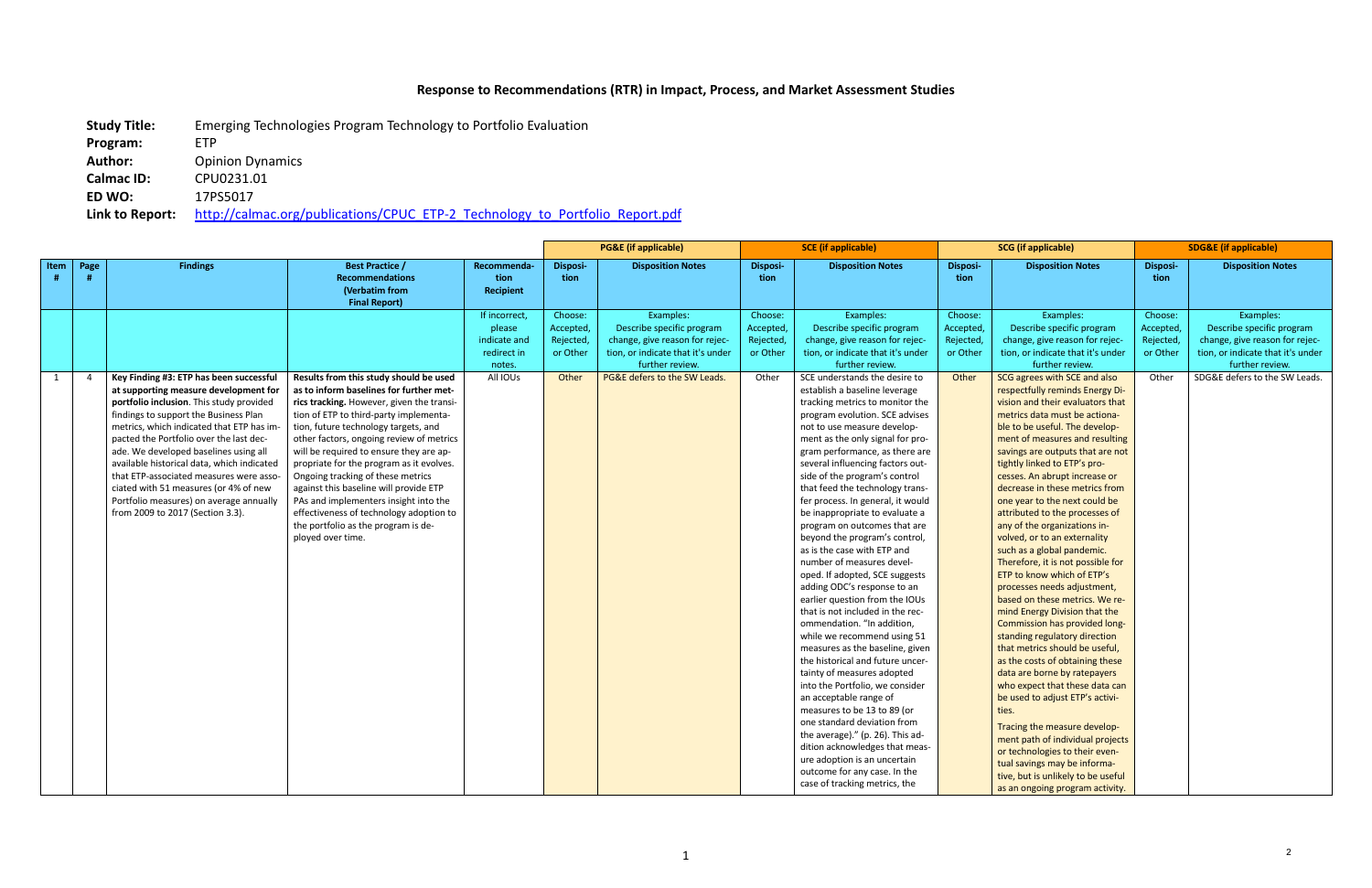|      |         |                                                                                                                                                                                                                                                                                                                                                                                                                                                                                                                                                                                                                                                                                                                                                                                                                                                                                                                                                                                                                                                                                                                     |                                                                                                                                                                                                                                                                                                                                                                                                                                                                                                                                                                                                                                                                                                                                                                                                                                                                                                                                                                                                                                                                                                                               |                                  | <b>PG&amp;E</b> (if applicable) |                              | <b>SCE</b> (if applicable) |                                                                                                                                                                                                                                                                                                                                                                                                                                                                                                                                                                                                                                                                                                                                                                                                                                                                                        | <b>SCG</b> (if applicable) |                                                                                                                                                                                                                                                                                                                                          | <b>SDG&amp;E</b> (if applicable) |                               |
|------|---------|---------------------------------------------------------------------------------------------------------------------------------------------------------------------------------------------------------------------------------------------------------------------------------------------------------------------------------------------------------------------------------------------------------------------------------------------------------------------------------------------------------------------------------------------------------------------------------------------------------------------------------------------------------------------------------------------------------------------------------------------------------------------------------------------------------------------------------------------------------------------------------------------------------------------------------------------------------------------------------------------------------------------------------------------------------------------------------------------------------------------|-------------------------------------------------------------------------------------------------------------------------------------------------------------------------------------------------------------------------------------------------------------------------------------------------------------------------------------------------------------------------------------------------------------------------------------------------------------------------------------------------------------------------------------------------------------------------------------------------------------------------------------------------------------------------------------------------------------------------------------------------------------------------------------------------------------------------------------------------------------------------------------------------------------------------------------------------------------------------------------------------------------------------------------------------------------------------------------------------------------------------------|----------------------------------|---------------------------------|------------------------------|----------------------------|----------------------------------------------------------------------------------------------------------------------------------------------------------------------------------------------------------------------------------------------------------------------------------------------------------------------------------------------------------------------------------------------------------------------------------------------------------------------------------------------------------------------------------------------------------------------------------------------------------------------------------------------------------------------------------------------------------------------------------------------------------------------------------------------------------------------------------------------------------------------------------------|----------------------------|------------------------------------------------------------------------------------------------------------------------------------------------------------------------------------------------------------------------------------------------------------------------------------------------------------------------------------------|----------------------------------|-------------------------------|
| Item | Page    | <b>Findings</b>                                                                                                                                                                                                                                                                                                                                                                                                                                                                                                                                                                                                                                                                                                                                                                                                                                                                                                                                                                                                                                                                                                     | <b>Best Practice /</b><br><b>Recommendations</b><br>(Verbatim from<br><b>Final Report)</b>                                                                                                                                                                                                                                                                                                                                                                                                                                                                                                                                                                                                                                                                                                                                                                                                                                                                                                                                                                                                                                    | Recommenda-<br>tion<br>Recipient | Disposi-<br>tion                | <b>Disposition Notes</b>     | <b>Disposi-</b><br>tion    | <b>Disposition Notes</b>                                                                                                                                                                                                                                                                                                                                                                                                                                                                                                                                                                                                                                                                                                                                                                                                                                                               | <b>Disposi-</b><br>tion    | <b>Disposition Notes</b>                                                                                                                                                                                                                                                                                                                 | Disposi-<br>tion                 | <b>Disposition Notes</b>      |
|      |         |                                                                                                                                                                                                                                                                                                                                                                                                                                                                                                                                                                                                                                                                                                                                                                                                                                                                                                                                                                                                                                                                                                                     |                                                                                                                                                                                                                                                                                                                                                                                                                                                                                                                                                                                                                                                                                                                                                                                                                                                                                                                                                                                                                                                                                                                               |                                  |                                 |                              |                            | IOUs also have always recom-<br>mended clarifying that the met-<br>rics ETP-T1 through ETP-T5 are<br>additional metrics with out-<br>comes beyond ETP's control.<br>These were originally discussed<br>with ED as tracking metrics or<br>"indicators" that would not<br>have baselines or targets, and<br>thus not be used as perfor-<br>mance metrics. This clarifica-<br>tion should be included in the<br>recommendation.<br>SCE also suggests clarifying the<br>responsible party for this rec-                                                                                                                                                                                                                                                                                                                                                                                    |                            | This is because ETP can only in-<br>directly support measure intro-<br>duction and program imple-<br>mentation. Measure savings,<br>which aren't realized until sig-<br>nificant involvement of other<br>parties long after ETP's contri-<br>butions, are unlikely to inform<br>ETP on any specific ongoing<br>process improvement needs |                                  |                               |
|      |         |                                                                                                                                                                                                                                                                                                                                                                                                                                                                                                                                                                                                                                                                                                                                                                                                                                                                                                                                                                                                                                                                                                                     |                                                                                                                                                                                                                                                                                                                                                                                                                                                                                                                                                                                                                                                                                                                                                                                                                                                                                                                                                                                                                                                                                                                               |                                  |                                 |                              |                            | ommendation especially with<br>3P Implementer's role in man-<br>aging the program?. The IOUs<br>understand that Energy Divi-<br>sion will continue to determine<br>baselines, methodologies, and<br>targets (as applicable), and all<br>IOUs will continue to supply the<br>Energy Division with supporting<br>data, as reasonably available.                                                                                                                                                                                                                                                                                                                                                                                                                                                                                                                                          |                            |                                                                                                                                                                                                                                                                                                                                          |                                  |                               |
| 2a   | $4 - 5$ | Key Finding #4: It is critical that ETP<br>track its contributions to the portfolio.<br>The current data tracking and communi-<br>cation protocols for ETP-associated tech-<br>nologies do not allow for accurate and<br>timely quantification of ETP contribu-<br>tions to the Portfolio, nor do they pro-<br>vide an adequate foundation for creating<br>a streamlined, repeatable approach that<br>the California Public Utilities Commission<br>(CPUC) and IOUs can implement to read-<br>ily track progress against metrics in the<br>future. In particular, this analysis relied<br>heavily on the ability to use measure<br>codes to cross-reference the ETP and<br>Portfolio databases, but ETP does not<br>consistently record the eventual meas-<br>ure code that a technology is assigned<br>once leaving the ETP program (Sections<br>2.2.3 and 4.1.1). We acknowledge that<br>the measure-tracking processes may in-<br>herently differ as we transition to third-<br>party implementers. This changing land-<br>scape, in addition to the challenges iden-<br>tified above, should be considered when | Track linkages between ETP and EE<br>programs. The IOUs, program imple-<br>menters, CPUC, California Technical Fo-<br>rum or CalTF, and other stakeholders<br>should coordinate to put in place proto-<br>cols to make ETP-associated measure<br>reporting a standard practice. Given the<br>movement to a third-party program de-<br>sign, we suggest convening a stake-<br>holder workshop to identify the ad-<br>vantages of different models, including<br>feedback from the stakeholders listed<br>above. As an outcome from the stake-<br>holder workshop, we recommend that<br>the stakeholder workshop group pro-<br>duce recommendations for methods for<br>tracking projects transferring from ETP<br>to the portfolio, including interim<br>stages such as workpaper development<br>and CalTF documentation, for each en-<br>tity involved in the process. We<br>acknowledge that the measure devel-<br>opment process can continue long after<br>an ETP project is recommended for<br>adoption, which makes it challenging to<br>track down the outcome of the process,<br>but by having third-party implementers | All IOUs                         | Other                           | PG&E defers to the SW Leads. | Other                      | SCE agrees that ETP's objective<br>is to serve the programs in the<br>EE portfolio. However, many<br>other non-ETP entities, includ-<br>ing the CPUC, have roles in de-<br>ciding how technologies are de-<br>veloped, approved, deployed<br>and promoted within a pro-<br>gram. In Figure 1 of the prior<br>ETP-3 "Emerging Technologies<br>Handoff Process Evaluation"<br>study, evaluators accurately de-<br>pict ETP as having a role in only<br>the first two stages of the five-<br>stage "Technology Intake and<br>Measure Development Pro-<br>cess", specifically during the<br>"Idea Generation" and "Tech-<br>nology Investigation" stages.<br>ETP's contribution should be<br>evaluated based only on the<br>outputs and outcomes at the<br>end of the first two stages.<br>Other parties, including the<br>CPUC, are active in the remain-<br>ing 3 stages, "Workpaper De- | Other                      | SCG agrees with SCE, and looks<br>forward to discussing the bene-<br>fits of tracking these data rela-<br>tive to the increased adminis-<br>trative costs to the PAs, in light<br>of lack of tight link between<br>these data and ETP's processes.                                                                                       | Other                            | SDG&E defers to the SW Leads. |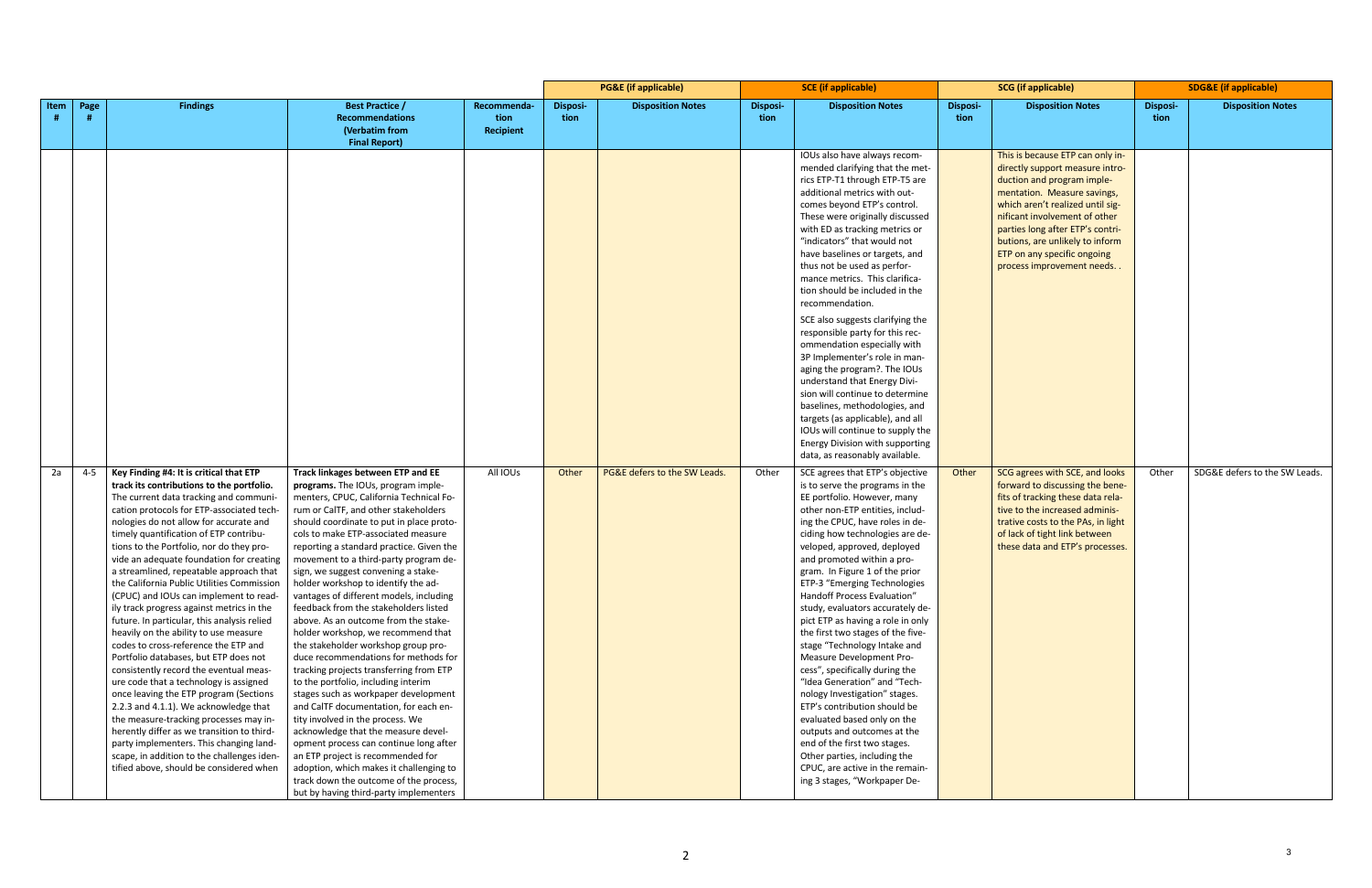|                |         |                                             |                                                                           |             | <b>PG&amp;E</b> (if applicable) |                              | <b>SCE</b> (if applicable) |                                                                  | <b>SCG</b> (if applicable) |                                                               | <b>SDG&amp;E</b> (if applicable) |                               |
|----------------|---------|---------------------------------------------|---------------------------------------------------------------------------|-------------|---------------------------------|------------------------------|----------------------------|------------------------------------------------------------------|----------------------------|---------------------------------------------------------------|----------------------------------|-------------------------------|
| Item           | Page    | <b>Findings</b>                             | <b>Best Practice /</b>                                                    | Recommenda- | <b>Disposi-</b>                 | <b>Disposition Notes</b>     | Disposi-                   | <b>Disposition Notes</b>                                         | Disposi-                   | <b>Disposition Notes</b>                                      | <b>Disposi-</b>                  | <b>Disposition Notes</b>      |
|                | -#      |                                             | <b>Recommendations</b>                                                    | tion        | tion                            |                              | tion                       |                                                                  | tion                       |                                                               | tion                             |                               |
|                |         |                                             | (Verbatim from                                                            | Recipient   |                                 |                              |                            |                                                                  |                            |                                                               |                                  |                               |
|                |         | developing third-party tracking pro-        | <b>Final Report)</b><br>establish communication and reporting             |             |                                 |                              |                            | velopment," "Workpaper Ap-                                       |                            |                                                               |                                  |                               |
|                |         | cesses.                                     | protocols, we are confident that ETP                                      |             |                                 |                              |                            | proval," and "Program Integra-                                   |                            |                                                               |                                  |                               |
|                |         |                                             | can increase the number of measure                                        |             |                                 |                              |                            | tion." It would be inappropriate                                 |                            |                                                               |                                  |                               |
|                |         |                                             | codes it records for its projects (Section                                |             |                                 |                              |                            | to make a direct link between                                    |                            |                                                               |                                  |                               |
|                |         |                                             | $4.1.2$ ).                                                                |             |                                 |                              |                            | the first two stages of any pro-                                 |                            |                                                               |                                  |                               |
|                |         |                                             |                                                                           |             |                                 |                              |                            | cess and the ultimate outcome                                    |                            |                                                               |                                  |                               |
|                |         |                                             |                                                                           |             |                                 |                              |                            | of all the stages, since out-                                    |                            |                                                               |                                  |                               |
|                |         |                                             |                                                                           |             |                                 |                              |                            | comes of the five-stage process                                  |                            |                                                               |                                  |                               |
|                |         |                                             |                                                                           |             |                                 |                              |                            | represent the contribution of                                    |                            |                                                               |                                  |                               |
|                |         |                                             |                                                                           |             |                                 |                              |                            | multiple divisions within the                                    |                            |                                                               |                                  |                               |
|                |         |                                             |                                                                           |             |                                 |                              |                            | IOUs and CPUC. It would be                                       |                            |                                                               |                                  |                               |
|                |         |                                             |                                                                           |             |                                 |                              |                            | more useful to find proximal in-                                 |                            |                                                               |                                  |                               |
|                |         |                                             |                                                                           |             |                                 |                              |                            | dicators of ETP's value that can                                 |                            |                                                               |                                  |                               |
|                |         |                                             |                                                                           |             |                                 |                              |                            | be directly tracked to improve                                   |                            |                                                               |                                  |                               |
|                |         |                                             |                                                                           |             |                                 |                              |                            | ETP performance. Tracking                                        |                            |                                                               |                                  |                               |
|                |         |                                             |                                                                           |             |                                 |                              |                            | number of measures or "associ-                                   |                            |                                                               |                                  |                               |
|                |         |                                             |                                                                           |             |                                 |                              |                            | ated savings" not only muddles                                   |                            |                                                               |                                  |                               |
|                |         |                                             |                                                                           |             |                                 |                              |                            | ETP's performance with that of                                   |                            |                                                               |                                  |                               |
|                |         |                                             |                                                                           |             |                                 |                              |                            | all other associated entities, it                                |                            |                                                               |                                  |                               |
|                |         |                                             |                                                                           |             |                                 |                              |                            | is also a lagging indicator. As                                  |                            |                                                               |                                  |                               |
|                |         |                                             |                                                                           |             |                                 |                              |                            | the Statewide ETP Administra-                                    |                            |                                                               |                                  |                               |
|                |         |                                             |                                                                           |             |                                 |                              |                            | tors vested in the success of                                    |                            |                                                               |                                  |                               |
|                |         |                                             |                                                                           |             |                                 |                              |                            | our 3P ETP implementers, the                                     |                            |                                                               |                                  |                               |
|                |         |                                             |                                                                           |             |                                 |                              |                            | thought that the 3P implement-                                   |                            |                                                               |                                  |                               |
|                |         |                                             |                                                                           |             |                                 |                              |                            | ers might be held to targets be-                                 |                            |                                                               |                                  |                               |
|                |         |                                             |                                                                           |             |                                 |                              |                            | yond their control, or measured                                  |                            |                                                               |                                  |                               |
|                |         |                                             |                                                                           |             |                                 |                              |                            | against any "associated sav-                                     |                            |                                                               |                                  |                               |
|                |         |                                             |                                                                           |             |                                 |                              |                            | ings" baseline, causes us great                                  |                            |                                                               |                                  |                               |
|                |         |                                             |                                                                           |             |                                 |                              |                            | concern. That said, we look for-                                 |                            |                                                               |                                  |                               |
|                |         |                                             |                                                                           |             |                                 |                              |                            | ward to discussing these track-<br>ing issues with other IOU and |                            |                                                               |                                  |                               |
|                |         |                                             |                                                                           |             |                                 |                              |                            | ED entities involved in measure                                  |                            |                                                               |                                  |                               |
|                |         |                                             |                                                                           |             |                                 |                              |                            | development.                                                     |                            |                                                               |                                  |                               |
|                |         |                                             |                                                                           |             |                                 |                              |                            |                                                                  |                            |                                                               |                                  |                               |
| 2 <sub>b</sub> | $4 - 5$ |                                             | Track the outcome of each ETP project                                     | All IOUs    | Other                           | PG&E defers to the SW Leads. | Other                      | We will conduct oversight over                                   | Other                      | SCG agrees with SCE and looks                                 | Other                            | SDG&E defers to the SW Leads. |
|                |         |                                             | in the ETP database. The ETP third-                                       |             |                                 |                              |                            | the ETP third party implement-                                   |                            | forward to discussing the feasi-                              |                                  |                               |
|                |         |                                             | party administrator should collect the                                    |             |                                 |                              |                            | ers to provide all feasible data                                 |                            | bility, as well as the costs and                              |                                  |                               |
|                |         |                                             | outcomes of each ETP project: (1)<br>whether it was recommended for adop- |             |                                 |                              |                            | that facilitates tracking. How-                                  |                            | benefits of asking multiple or-                               |                                  |                               |
|                |         |                                             | tion; (2) whether a workpaper was de-                                     |             |                                 |                              |                            | ever, we gently point out that<br>the immediately prior recom-   |                            | ganizations to change their<br>tracking practices, in the ab- |                                  |                               |
|                |         |                                             | veloped, and if so, what the workpaper                                    |             |                                 |                              |                            | mendation lists multiple non-                                    |                            | sence of a tight link between                                 |                                  |                               |
|                |         |                                             | ID is; (3) the eventual measure codes                                     |             |                                 |                              |                            | ETP entities that are responsi-                                  |                            | these data and ETP's processes.                               |                                  |                               |
|                |         |                                             | associated with the technology; and (4)                                   |             |                                 |                              |                            | ble for much of the tracking,                                    |                            |                                                               |                                  |                               |
|                |         |                                             | savings associated with those measure                                     |             |                                 |                              |                            | since measure development in-                                    |                            |                                                               |                                  |                               |
|                |         |                                             | codes.                                                                    |             |                                 |                              |                            | volves multiple divisions and                                    |                            |                                                               |                                  |                               |
|                |         |                                             |                                                                           |             |                                 |                              |                            | not just ETP and ETP's imple-                                    |                            |                                                               |                                  |                               |
|                |         |                                             |                                                                           |             |                                 |                              |                            | menters.                                                         |                            |                                                               |                                  |                               |
| $\overline{3}$ | - 5     | Finding #5: Portfolio data inconsisten-     | To mitigate data tracking issues enu-                                     | All IOUs    | Other                           | PG&E defers to the SW Leads. | Rejected                   | As mentioned earlier, while SCE                                  | Rejected                   | SCG agrees with SCE.                                          | Other                            | SDG&E defers to the SW Leads. |
|                |         | cies make comparisons over time diffi-      | merated under Finding 4, and support                                      |             |                                 |                              |                            | understands the challenges of                                    |                            |                                                               |                                  |                               |
|                |         | cult. This historical analysis aimed to un- | historical tracking, ETP-associated sav-                                  |             |                                 |                              |                            | monitoring ETP's performance,                                    |                            |                                                               |                                  |                               |
|                |         | derstand how effective ETP has been         | ings should be evaluated on an annual                                     |             |                                 |                              |                            | ETP's association to any savings                                 |                            |                                                               |                                  |                               |
|                |         | over the last decade, which ideally would   | basis going forward. With consistent                                      |             |                                 |                              |                            | is weaker and less immediate                                     |                            |                                                               |                                  |                               |
|                |         |                                             |                                                                           |             |                                 |                              |                            | than those of other entities.                                    |                            |                                                               |                                  |                               |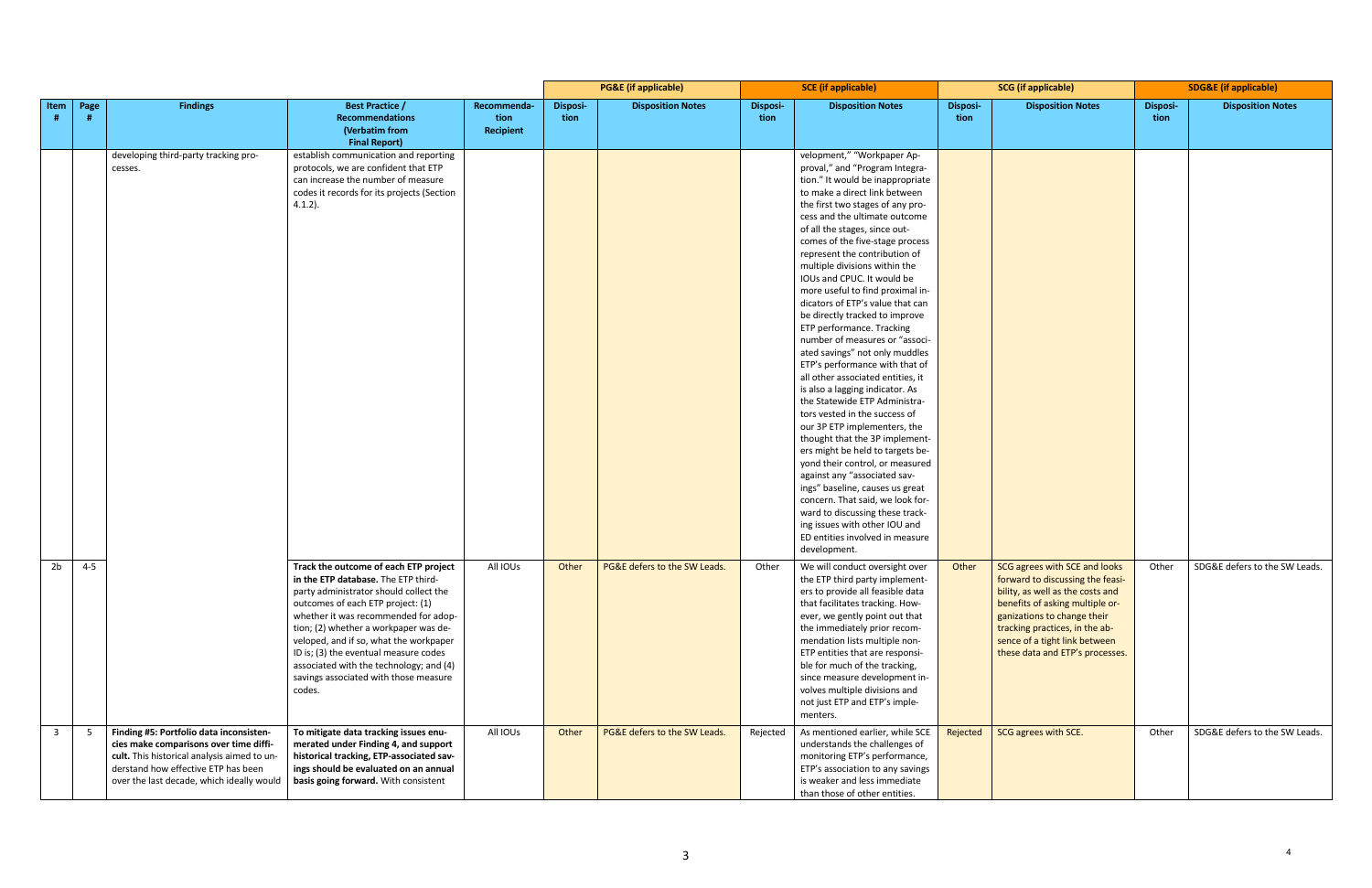|                     |                                                                                                                                                                                                                                                                                                                                                                                                                                                                                                                                                                                                                                                                                                                                                                                                                                                                                                                                                                                                                                                                                                                                                                                                                                                                                                                                                   |                                                                                                                                                                                                                                                                                                                                                                                                                                                                                                                                                                                                                                                                                                        |                                  |                  | <b>PG&amp;E</b> (if applicable) | <b>SCE</b> (if applicable) |                                                                                                                                                                                                                                                                                                                                                                                                                                                        | <b>SCG</b> (if applicable) |                          | <b>SDG&amp;E</b> (if applicable) |                          |
|---------------------|---------------------------------------------------------------------------------------------------------------------------------------------------------------------------------------------------------------------------------------------------------------------------------------------------------------------------------------------------------------------------------------------------------------------------------------------------------------------------------------------------------------------------------------------------------------------------------------------------------------------------------------------------------------------------------------------------------------------------------------------------------------------------------------------------------------------------------------------------------------------------------------------------------------------------------------------------------------------------------------------------------------------------------------------------------------------------------------------------------------------------------------------------------------------------------------------------------------------------------------------------------------------------------------------------------------------------------------------------|--------------------------------------------------------------------------------------------------------------------------------------------------------------------------------------------------------------------------------------------------------------------------------------------------------------------------------------------------------------------------------------------------------------------------------------------------------------------------------------------------------------------------------------------------------------------------------------------------------------------------------------------------------------------------------------------------------|----------------------------------|------------------|---------------------------------|----------------------------|--------------------------------------------------------------------------------------------------------------------------------------------------------------------------------------------------------------------------------------------------------------------------------------------------------------------------------------------------------------------------------------------------------------------------------------------------------|----------------------------|--------------------------|----------------------------------|--------------------------|
| <b>Item</b><br>Page | <b>Findings</b>                                                                                                                                                                                                                                                                                                                                                                                                                                                                                                                                                                                                                                                                                                                                                                                                                                                                                                                                                                                                                                                                                                                                                                                                                                                                                                                                   | <b>Best Practice /</b><br><b>Recommendations</b><br>(Verbatim from<br><b>Final Report)</b>                                                                                                                                                                                                                                                                                                                                                                                                                                                                                                                                                                                                             | Recommenda-<br>tion<br>Recipient | Disposi-<br>tion | <b>Disposition Notes</b>        | <b>Disposi-</b><br>tion    | <b>Disposition Notes</b>                                                                                                                                                                                                                                                                                                                                                                                                                               | Disposi-<br>tion           | <b>Disposition Notes</b> | Disposi-<br>tion                 | <b>Disposition Notes</b> |
|                     | allow for examining trends in ETP-associ-<br>ated measure performance over time<br>(e.g., understanding how well measures<br>persist). When examining trends in<br>claims and savings over time, we found<br>that ETP's proportion of the Portfolio da-<br>tabase highlights data inconsistencies<br>due to lack of standardized tracking sys-<br>tems or possibly trends seen in the port-<br>folio at large, which makes it difficult to<br>isolate ETP-associated savings of the pro-<br>gram over time. For example, it is not<br>possible to assert that an increase in<br>ETP-associated measure savings relative<br>to the Portfolio year over year is due to<br>the demand for ETP-associated<br>measures, because it could also be due<br>to a decrease in overall Portfolio savings,<br>as demonstrated in Section 3.3. Trends<br>in overall Portfolio savings could be at-<br>tributed to a range of causes, including<br>how and when claims were entered into<br>the Portfolio database (i.e., if they are<br>not entered in the year in which the pro-<br>ject took place), variability in the accu-<br>racy of record keeping and measure<br>code assignments over the years, the<br>market influence on the Portfolio, and<br>effects of our analysis (Section 3.3). Sec-<br>tion 2.2.3 details the limitations to this<br>study. | tracking in each year, as well as the es-<br>tablishment of data tracking protocols,<br>many of the data challenges faced in<br>this study would be alleviated or elimi-<br>nated. This analysis used historical data<br>across multiple tracking systems to de-<br>termine historical trends. If a similar<br>analysis is conducted regularly, sup-<br>ported by ongoing tracking, it will in-<br>crease the ability of evaluators and pro-<br>gram implementers to isolate first-year<br>measures in the Portfolio and examine<br>the performance of ETP-associated<br>measures against non-ETP associated<br>measures of the same vintage, which<br>are subject to the same market condi-<br>tions. |                                  |                  |                                 |                            | Roles & responsibilities need to<br>be clearly established, as there<br>are many parties involved in<br>data tracking from ETP to<br>claims. Limitations per EM&V<br>firewalls (D.05-01-055) restrict<br>SCE and Implementer from per-<br>forming some of these tasks.<br>SCE recommends workshops or<br>working sessions to establish<br>roles/responsibilities and ap-<br>propriate data tracking process<br>to accomplish this recommen-<br>dation. |                            |                          |                                  |                          |